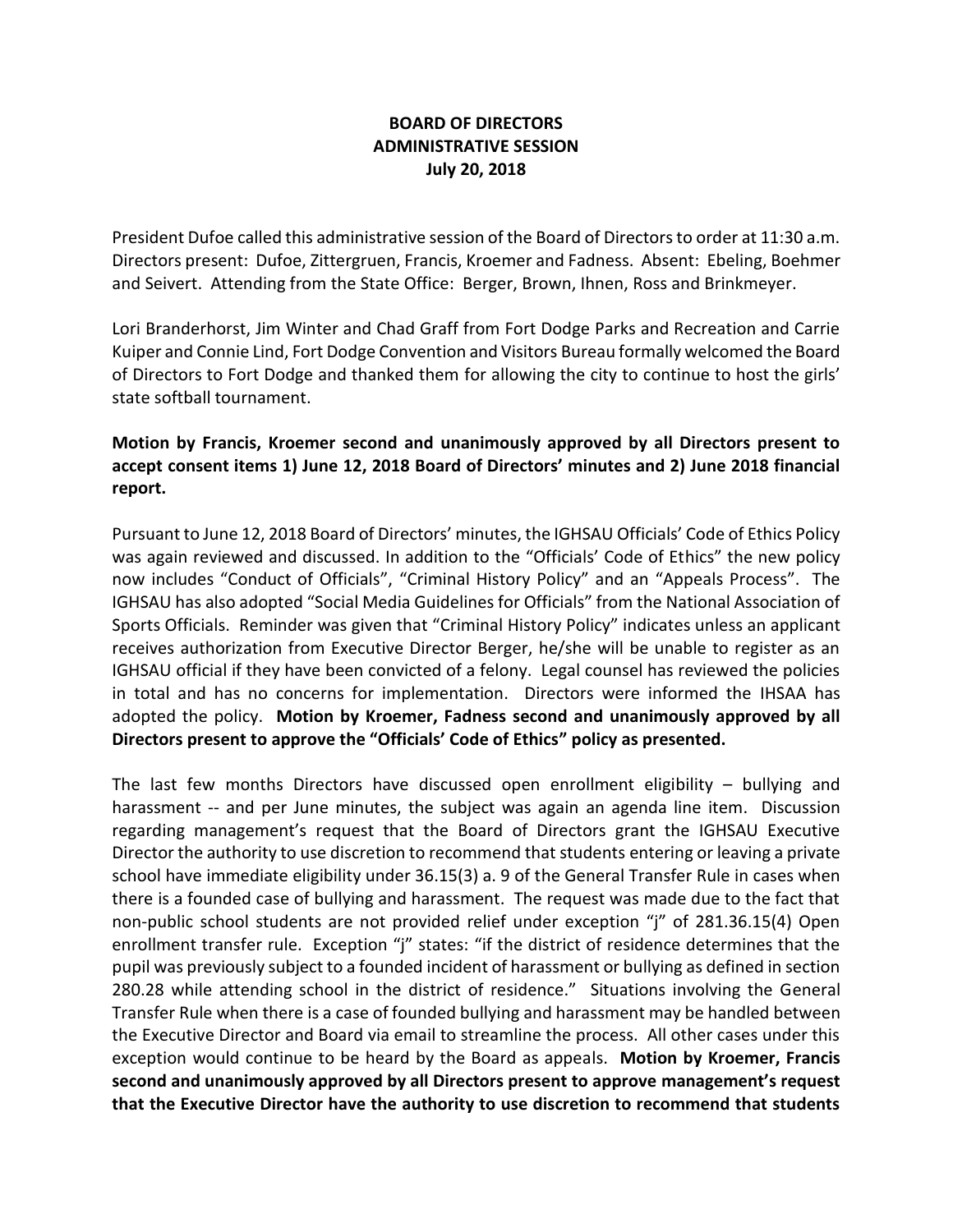## **entering or leaving a private school have immediate eligibility under 36.15(3) a. 9 of the General Transfer Rule in cases when there is a founded case of bullying and harassment.**

The subject of charging admission at the state golf and state tennis tournaments has been discussed numerous times over the past few years and particularly over the last couple of months. Per June's Board of Directors' minutes, the subject was again an agenda item. Management recommended a \$10.00 ticket price for all state tournament championships, including golf and tennis, beginning with the 2018-19 championships. The rationale is the income generated from ticketing can be utilized to increase financial support for the teams and individuals who participate. The revenue generated will also be used to enhance the championships, i.e. athletic training, awards, t-shirts, etc. Question was raised about who would be responsible for ticket sellers, ticket takers etc. The state office would work with the host schools and not rely on venue personnel. Brinkmeyer, the golf administrator, shared with Directors that each year she has conversations with numerous people that ask why no admission is charged at state golf championships. Further stated she doesn't believe we will receive negative comments about the \$10.00 admission ticket. Ihnen investigated the possibility of charging admission at state tennis tournament venues. He learned that Cedar Rapids will not allow admission to be charged, Waterloo will allow charging admission and The University of Iowa tennis facility will allow admission to be charged, however they are concerned how the university might react. The Iowa City Convention and Visitors Bureau have paid the facility fees in the past. Iowa City will not allow any of their employees to be involved in the admission process. Ross stated if admission is charged for state tennis and golf, we must communicate to member schools that the additional monies will be go to enhance the programs. **Motion by Dufoe, second by Kroemer and unanimously approved by all Directors present to accept management's recommendation to charge admission at state golf and state tennis championships effective the 2018-19 school year. Management will determine the best method of ticketing based on logistics and venue.** 

At a previous meeting a question was raised by Directors inquiring about current IGHSAU investments. Directors wanted to make sure that there were no investments that could cause the IGHSAU embarrassment at any time. Berger met with the IGHSAU's financial advisor and reviewed the portfolio at which time she was assured there are no investments that would cause embarrassment.

Berger brought Directors up to date on the military installation housing and athletic eligibility. The Department of Education has confirmed that the intent of this legislation is to allow new students moving onto the base to choose a school district in Iowa without any athletic eligibility penalty. Students would be immediately eligible at the Iowa school they enroll in after they move onto the Rock Island Arsenal. In addition, students currently living on base would have school choice between Iowa and Illinois. If students currently live on base and are enrolled in an Illinois school, they could enroll in an Iowa school without any athletic eligibility penalty. However, if a student lives on base and is enrolled in an Iowa school currently and chooses to enroll into another Iowa school, they would be considered a transfer.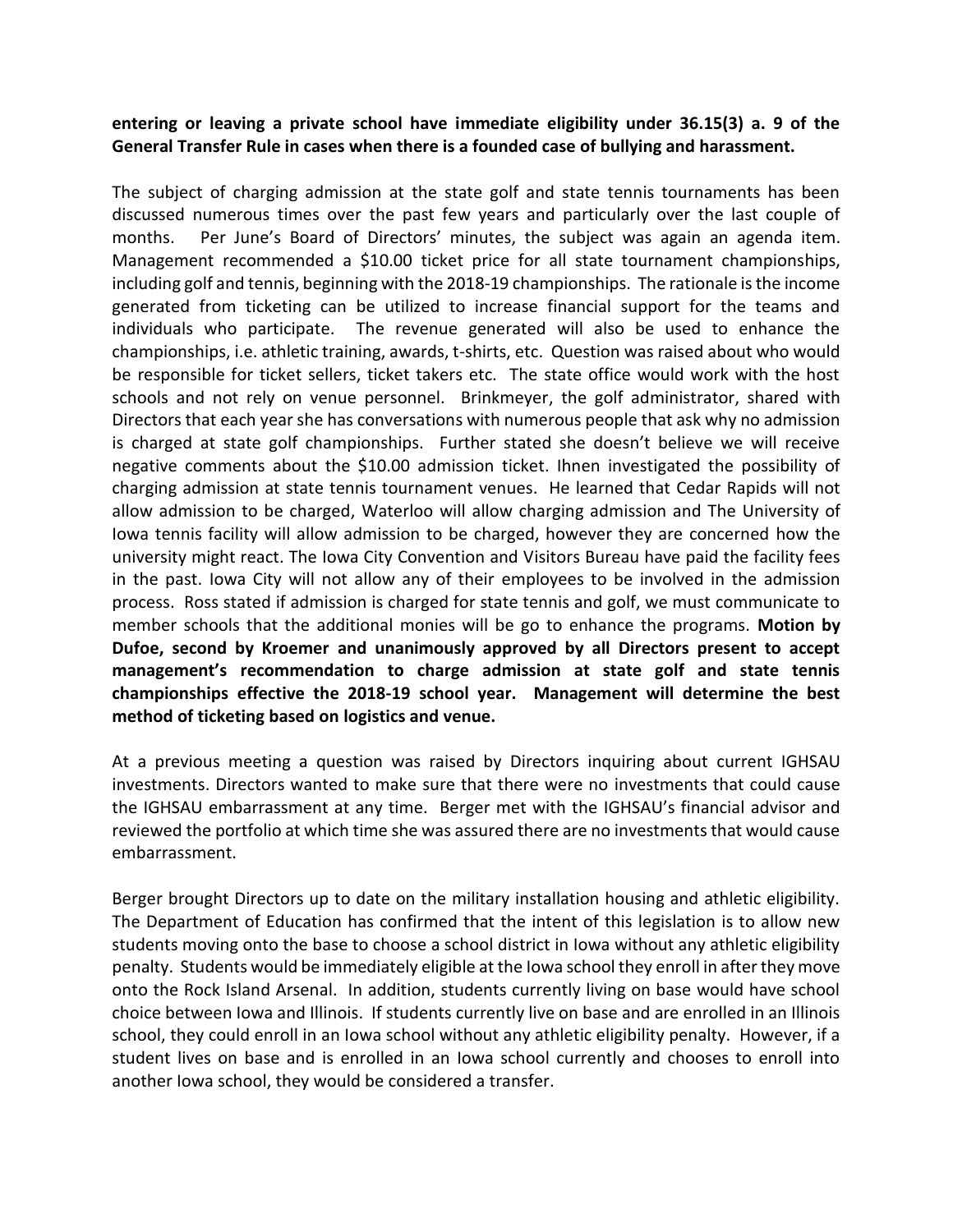Ross shared with Directors the Track and Field Advisory Committee minutes, June 18, 2018. These minutes will be before the Joint Committee when they meet on July 27. Following that meeting, IGHSAU Directors and IHSAA Board of Control will review and discuss any recommendations from the Joint Committee. Ross briefly explained motions that appear in the Track and Field Advisory Committee minutes.

Brown brought Directors up to date on the forthcoming Board of Directors and Representative Council election. Greg Dufoe is running for re-election on the Board of Directors representing the southwest district. Representative Council members running for re-election are: Davis Eidahl, Solon (southeast district), Steve Smith, ACGC (southwest district), and Keith Turner, Rockford (northeast district). Jeff Dicks, Washington (southeast district) has moved into another district leaving a one-year unexpired term of office. Per constitutional writing, Greg Ebeling (Board member representing the southeast district) will meet with the two remaining southeast district Representative Council members (Davis Eidahl, Solon and Shane Ehresman, Lynnville-Sully), to recommend to the Board of Directors a replacement to fill the unexpired term. Marty Fonley will not be running for re-election because he is no longer at Algona. Because Marty completed his three-year term, the nomination ballot for the northwest district will have no incumbent listed on the ballot. Nominations ballots will be blasted on Tuesday, September 4. Voting ends at midnight on Sunday, September 9. All incumbents will have their name appear on the nomination ballot. If any candidate receives 51% of the votes cast on the nomination ballot, he will be elected. If a final ballot is required, ballots will be blasted on Tuesday, September 11 and are due by midnight on September 16.

IGHSAU Constitution and Bylaws, Article 1, Section 11 states: The Board of Directors reserves the administrative privilege of suspending an activity or initiating new activities. Berger brought this before Directors because she believes there needs to be a procedure established for adding a sport and asked Directors to begin thinking about a process. She is receiving requests from parents to add wrestling as an IGHSAU sanctioned sport. There are approximately 90 girls currently competing on boys' wrestling teams. Additional information will be gathered and shared with Directors at a forthcoming meeting.

Directors reviewed proposed meeting dates for 2018-2019 school year—all correspond with 2017-18. All dates were agreed upon with one change. Rather than meeting on Wednesday, January 9, Directors will meet on Wednesday, January 16.

Ross has attended a series of meetings at the SAI entitled "Safe Schools". School districts establish emergency plans for situations that occur during the school day, but that plan usually doesn't address activities after the school day ends. Schools need to consider establishing emergency protocol for after school activities – practice, athletic contests, band practice, etc. Zittergruen believes this is an issue and one that schools need to be thinking about. It was suggested the issue be brought to the attention of athletic directors during district athletic director meetings. Within discussion, Ihnen indicated he would like to see the Department of Education be a leader on this.